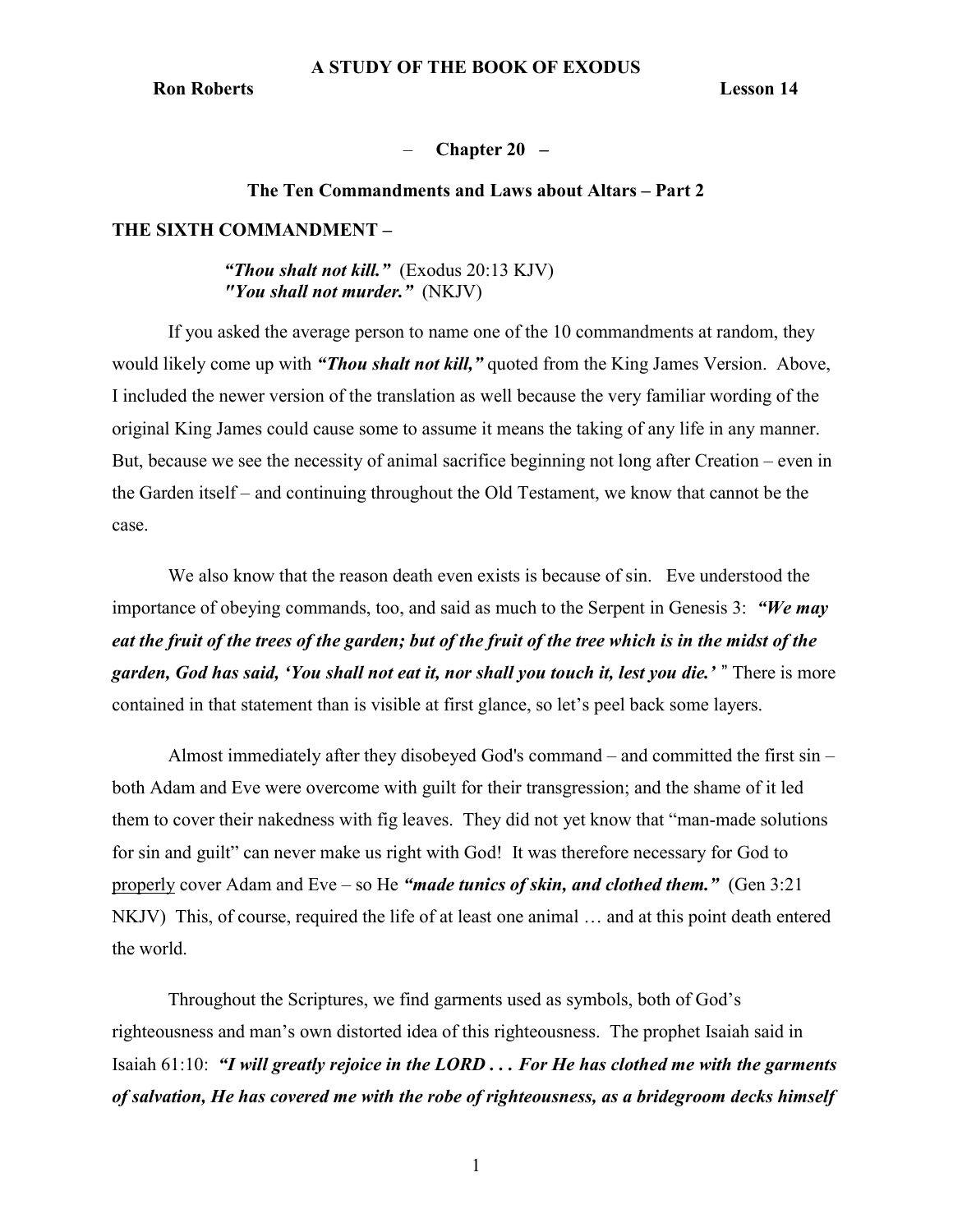with ornaments, and as a bride adorns herself with her jewels." (NKJV) Job said it this way: "I put on righteousness, and it clothed me; my justice was like a robe and a turban." (Job 29:14 NKJV)

Isaiah also had a comment on man's self-righteousness: "But we are all like an unclean thing, and all our righteousnesses are like filthy rags.  $\ldots$  " (Isaiah 64:6 NKJV) So, the coats of skin which the Lord made for Adam and Eve represent a "righteous covering" which would allow them to again stand in His holy presence after having been soiled by sin. In fact, it could be said that through the sacrifice of Jesus, we too receive a "righteous covering" when we are baptized and the filthiness of our sin is washed away.

 It cost an animal's life to clothe Adam and Eve. For God to provide a "covering for sin," a sacrificial death was necessary. I believe it is here that He established the foundation for animal sacrifices, and I'm reasonably certain God gave them instructions at this time about how they were to be done – principles from which there was to be no deviation. If so, it answers the oft-raised question of why Abel's offering to the Lord was respected and Cain's was not. (Gen. 4:4-5)

The Hebrew word translated "garment" or "coats" is "kûttôneth" and is defined by Strong's Dictionary as a "shirt, coat, or robe" that completely covers the body. The same word is used for the high priestly robe which went from the neck to the ground. Adam and Eve's "manmade" solution – fig leaves – did not adequately protect them. Only the skins from the sacrifice of an innocent animal could make them acceptable in God's eyes – render them "fully clothed." It's an obvious parallel to the sacrifice of Christ for our sins, isn't it.

"You shall not murder." In regard to this verse, Spence says: "Here again is a moral precept included in all codes, and placed by all in a prominent position. Our first duty towards our neighbor is to respect his life. When Cain slew Abel, he could scarcely have known what he was doing; yet a terrible punishment was awarded him for his transgression..."

Few people would argue the point that the pre-meditated taking of a human life is wrong. But, what about anger? Consider the Lord's reaction to Cain's resentment when his sacrifice was not accepted: "Why are you angry? And why has your countenance fallen? If you do well,

2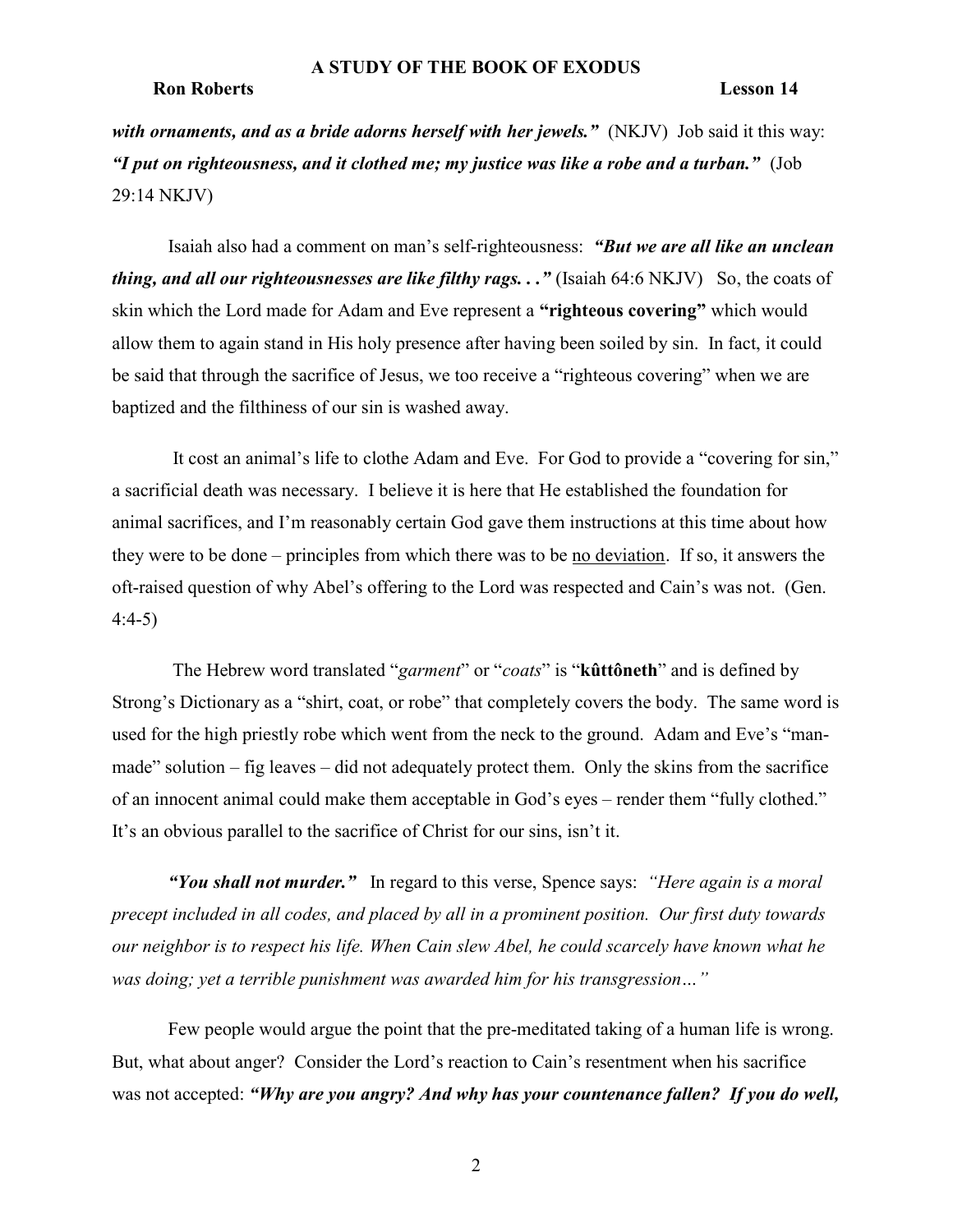will you not be accepted? And if you do not do well, sin lies at the door. And its desire is for you, but you should rule over it." If we don't control our anger, it will control us.

In fact, Jesus makes it clear in Matthew 5:22 that misplaced anger has no place in our heart. "But I say to you that whoever is angry with his brother without a cause shall be in danger of the judgment. And whoever says to his brother, 'Raca!'shall be in danger of the council. But whoever says, 'You fool!' shall be in danger of hell fire." All hidden resentments, grudges, and hostility toward others are diametrically opposed to the second greatest commandment: "Love your neighbor as yourself."

In case Jesus' words from the Sermon on the Mount aren't enough, we are told in no uncertain terms in 1 John 3:15, "Whoever hates his brother is a murderer, and you know that no murderer has eternal life abiding in him." (NKJV) A heart full of anger is a heart not ready to receive God's grace and mercy. I leave you with Ephesians 4:26-27: "Be angry and do not sin: do not let the sun go down on your wrath, nor give place to the devil."  $(NKJV)$ 

### THE SEVENTH COMMANDMENT –

# "You shall not commit adultery."  $(Exodus 20:14 NKJV)$

By the  $11<sup>th</sup>$  century BC, women were pretty much regarded as servants to men with few rights or privileges – their station in life was to please their husband and bear children. Men (and only men) had an almost unlimited liberty to divorce their wives at will – and it was not a long, drawn-out process. All that was required was a simple public written declaration called a "Bill of Divorcement." On a whim, a man could present his wife with this "bill of divorcement" and he was then free to remarry. This game of "musical wives" could be repeated enumerable times because, to their thinking, women existed for the pleasure of men and a marriage contract should certainly not be honored if the man wanted to seek this pleasure elsewhere. In fact, men were even known to remarry a previous wife! Evidently, the Israelite men shared this view of the covenant of marriage. This command is expounded on in Deut.  $24:1 - 4$ : "When a man takes a wife and marries her, and it happens that she finds no favor in his eyes because he has found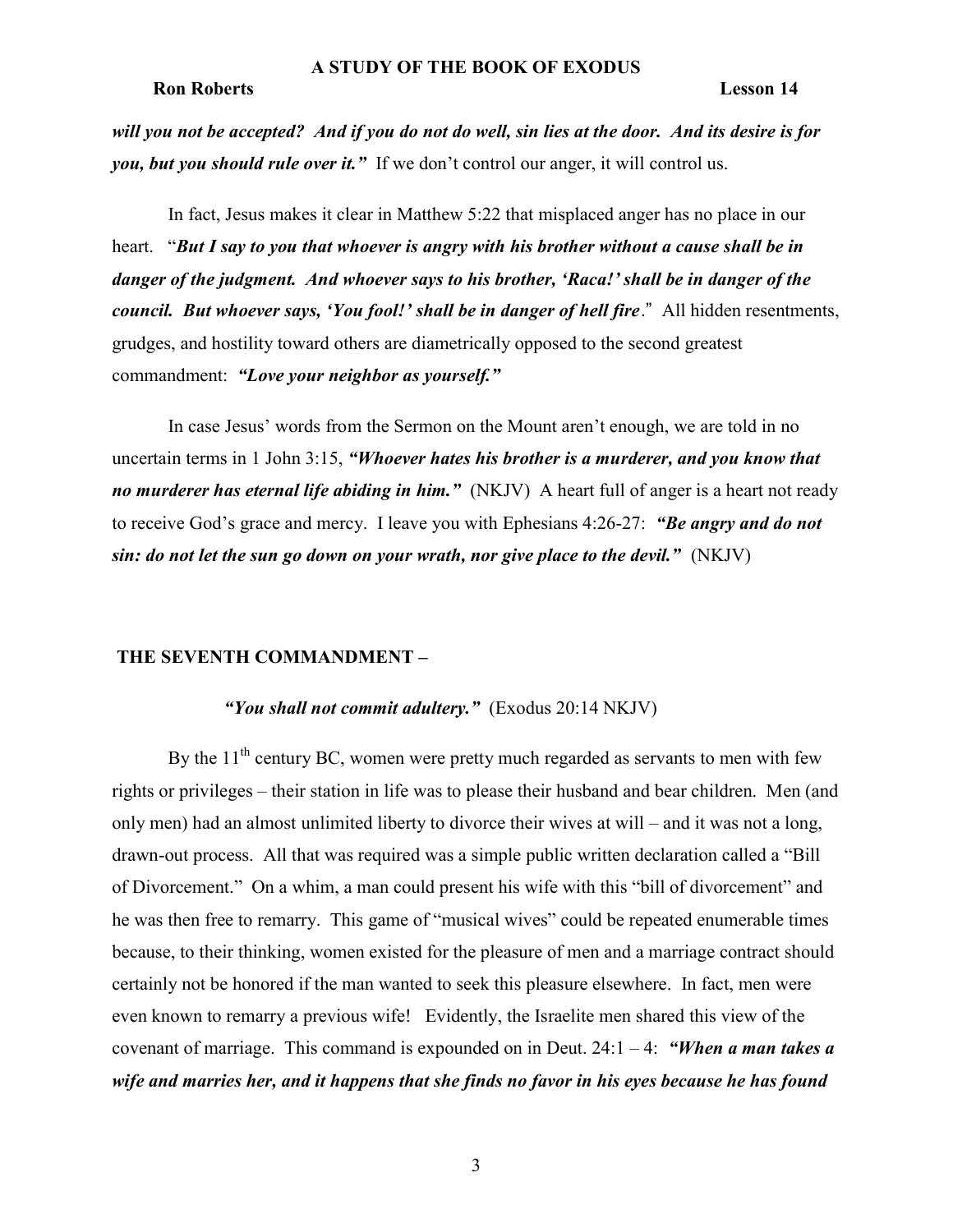### A STUDY OF THE BOOK OF EXODUS

### Ron Roberts Lesson 14

some uncleanness in her, and he writes her a certificate of divorce, puts it in her hand, and sends her out of his house, when she has departed from his house, and goes and becomes another man's wife, if the latter husband detests her and writes her a certificate of divorce, puts it in her hand, and sends her out of his house, or if the latter husband dies who took her as his wife, then her former husband who divorced her must not take her back to be his wife after she has been defiled; for that is an abomination before the LORD, and you shall not bring sin on the land which the LORD your God is giving you as an inheritance." (NKJV) The latter part of this command is particularly interesting: even if a man wishes to remarry his original wife, he may not.

 The Oxford dictionary defines adultery as voluntary sexual intercourse between a married person and a person who is not his or her spouse." We know, of course, that this sin begins long before any overt act is committed. In Matthew 5, Jesus says, "You have heard that it was said to those of old, 'You shall not commit adultery.' But I say to you that whoever looks at a woman to lust for her has already committed adultery with her in his heart." (Matt. 5:27- 28 NKJV) Jesus' statement is much stronger than the original commandment because He not only condemns the act of adultery – He condemns the very thought of it! And a few verses later, Jesus tells us that adultery (sexual immorality) is the only reason for divorce that is recognized by God! Consider not only the "musical wives" scenario I mentioned above, but our own society today when you read these words: "Furthermore it has been said, 'Whoever' divorces his wife, let him give her a certificate of divorce.' But I say to you that whoever divorces his wife for any reason except sexual immorality causes her to commit adultery; and whoever marries a woman who is divorced commits adultery." (Matt.  $5:31-32$  NKJV) We need to think seriously about what Jesus is saying in these two verses!

We can't leave this discussion of the term "*adultery*" without mentioning the Biblical context that goes beyond the relationship between a husband and a wife. As Christians, we are considered adulterers when we do not have a wholehearted love and devotion to the Most High. If we lust after the things of this world, we are demonstrating that we don't think He alone is enough for us. We are "cheating on Him" when we divide our loyalty – plan, wish for, decide, prioritize – based on anything other than His will and His word. Mark 12:30: "And you shall

4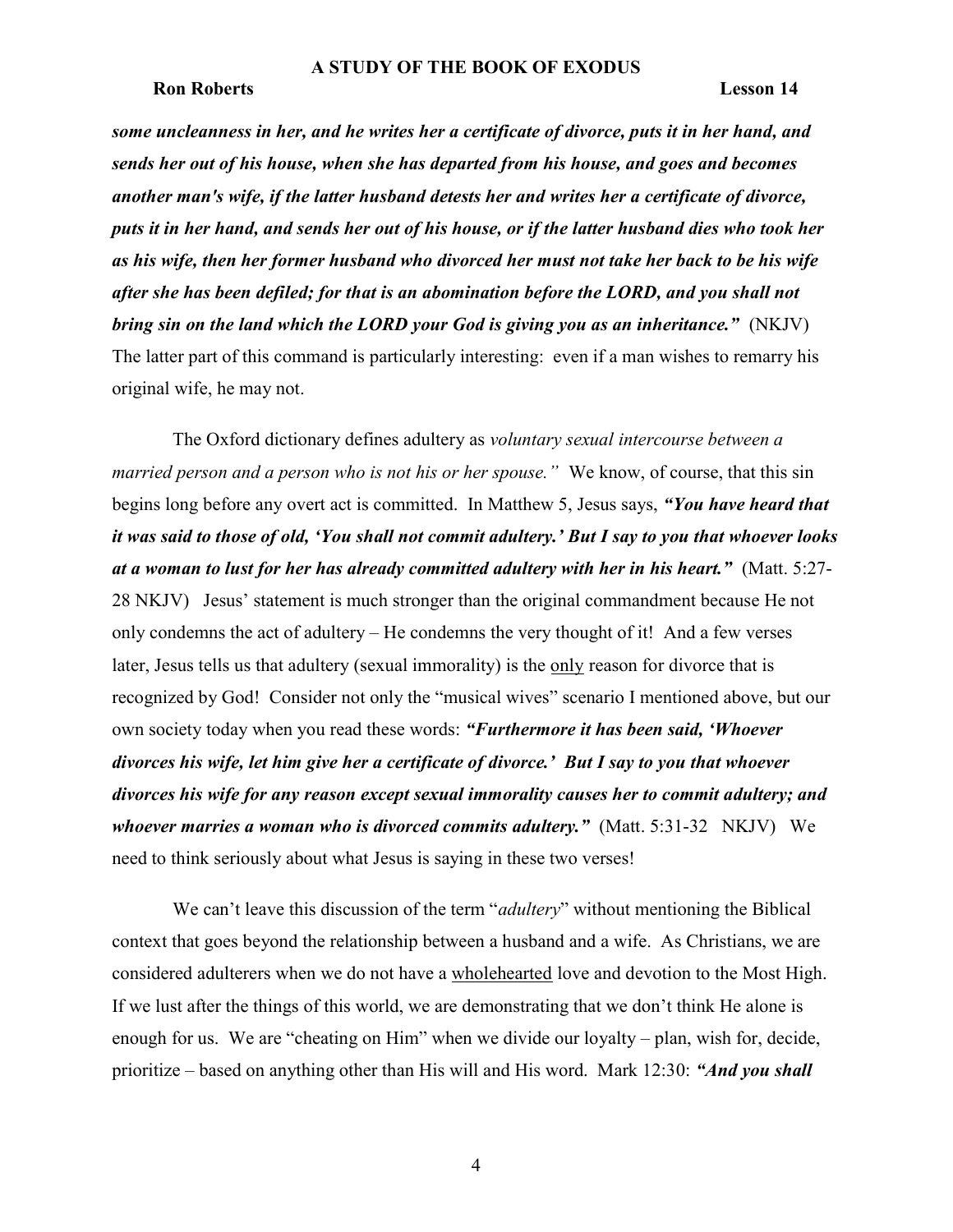love the Lord your God with all your heart, with all your soul, with all your mind, and with all your strength.' This is the first commandment."

 Jesus says in Mark 8:38, "For whoever is ashamed of Me and My words in this adulterous and sinful generation, of him the Son of Man also will be ashamed when He comes in the glory of His Father with the holy angels."  $(NKJV)$ 

### THE 8TH COMMANDMENT –

"You shall not steal."  $(Exodus 20:15)$ 

Solomon's words are these: "Treasures of wickedness profit nothing, but righteousness delivers from death. The Lord will not allow the righteous soul to famish, but He casts away the desire of the wicked." (Proverbs 10:2-3 NKJV) Much later, the Apostle Paul, in his letter to the church at Ephesus, says "Let him who stole steal no longer, but rather let him labor, working with his hands what is good, that he may have something to give him who has need." (Ephesians 4:28 NKJV)

 Theft, as the dictionary defines it, could refer to larceny, embezzlement or defrauding someone by taking something under false pretenses. We know these crimes are not unique to the modern world. In chapter 2 of Paul's letter to the Romans he addresses teachers who "are a guide to the blind, a light to those who are in darkness, …having the form of knowledge and truth in the law..." Because they had been entrusted with the responsibility of both knowing the law and teaching it to others, he admonishes them with these words: "You, therefore, who teach another, do you not teach yourself? You who preach that a man should not steal, do you steal?" (Romans 2:19-21 NKJV)

Almost every human being would agree that stealing someone's property or resources is wrong, but could there be more to it than just this? In the book of Malachi, chapter 3, God is addressing the sons of Jacob (the Israelites - later the Jews), saying they have gone away from His ordinances. But they don't see it, so they ask, "*How have we robbed You?*" They are told they were stealing from God when they held some back when offering their tithes. Jehovah says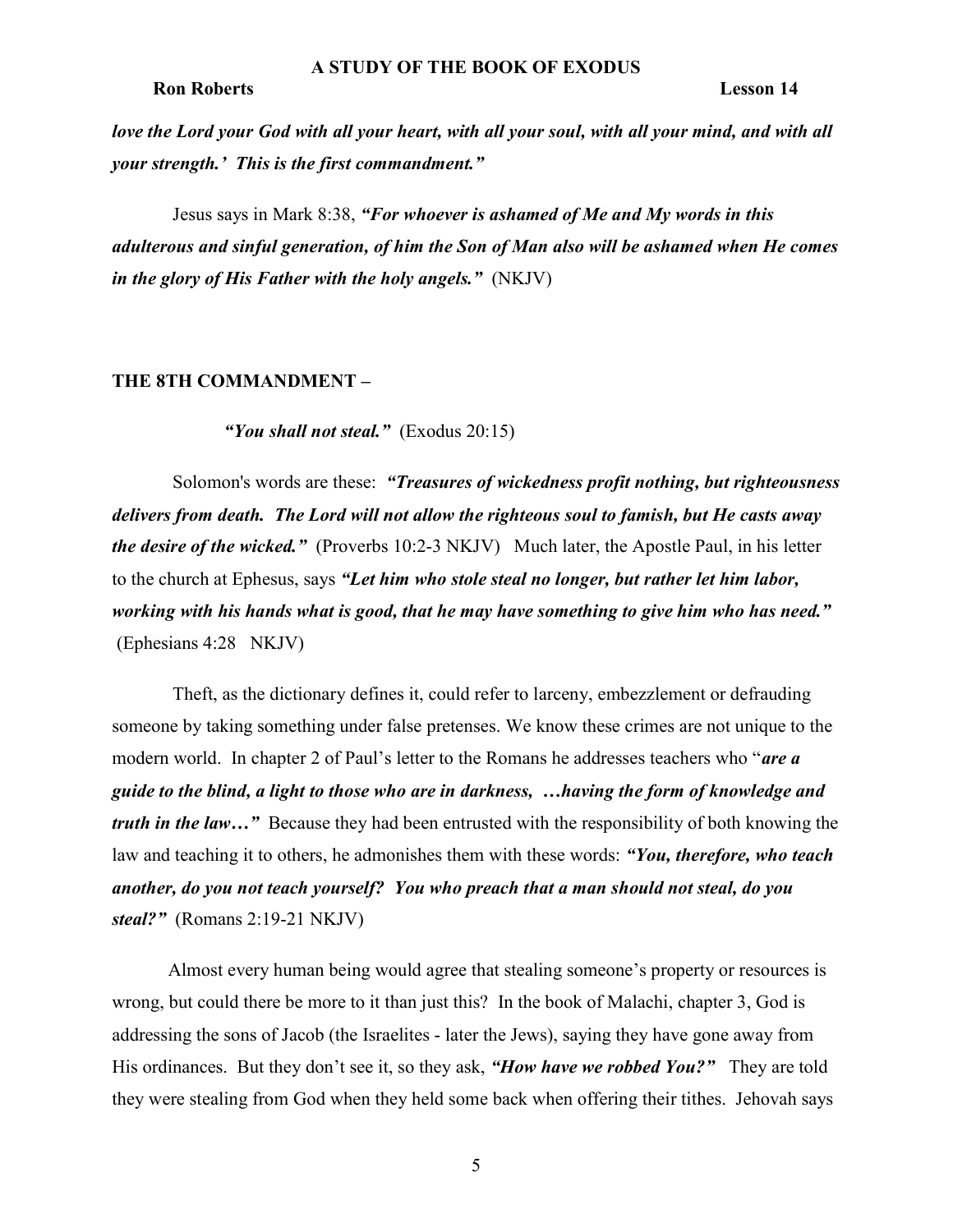in verse 9, "You are cursed with a curse, for you have robbed Me, even this whole nation." (Malachi 3:9)

So, to "steal" is not just to "take something that doesn't belong to you," but in the context of our relationship with God, it is also to "hold back," not just of our financial blessings, but also of our time and our talents — all things God has given us to use to His glory.

Let's add another thought, as well. Is it also possible to steal from Jehovah by taking credit for something Jehovah has done? A good example of that is found in Acts 12. Herod (probably Herod Agrippa 1 – grandson of Herod the Great) had been angry with the people of Tyre and Sidon, and on this day they stood before his throne, asking for peace because they depended on him for food and did not wish him to be displeased with them. From his place on his high throne, he made a grand speech during which they cried out, "The voice of a god and not of a man!" (Acts 12:22 NKJV) At no point did Herod deny his own status as a deity or give any glory to Jehovah, so an angel of the Lord struck him "and he was eaten by worms and died." (Acts 12:23 NKJV) Notice the sequence here: First eaten by worms – then died. His death was a horrible one, and it took place right there in public view, all because he did not give God the glory. "God resists the proud but gives grace to the humble." (James 4:6 NKJV)

"Every good gift and every perfect gift is from above." (James  $1:17$  NKJV) Any talent we have; any good we may accomplish – it all comes from God. We are not to glorify or exalt ourselves, but instead we are to be humble and grateful, giving God all the praise, honor, and glory, which is His due.

Jesus says in John 7:18: "He who speaks from himself seeks his own glory; but He who seeks the glory of the One who sent Him is true, and no unrighteousness is in Him." (NKJV)

And, we are told in I Thessalonians 5:18, "...In everything give thanks: for this is the will of God in Christ Jesus concerning you..." (1 Thess.  $5:17-22$ )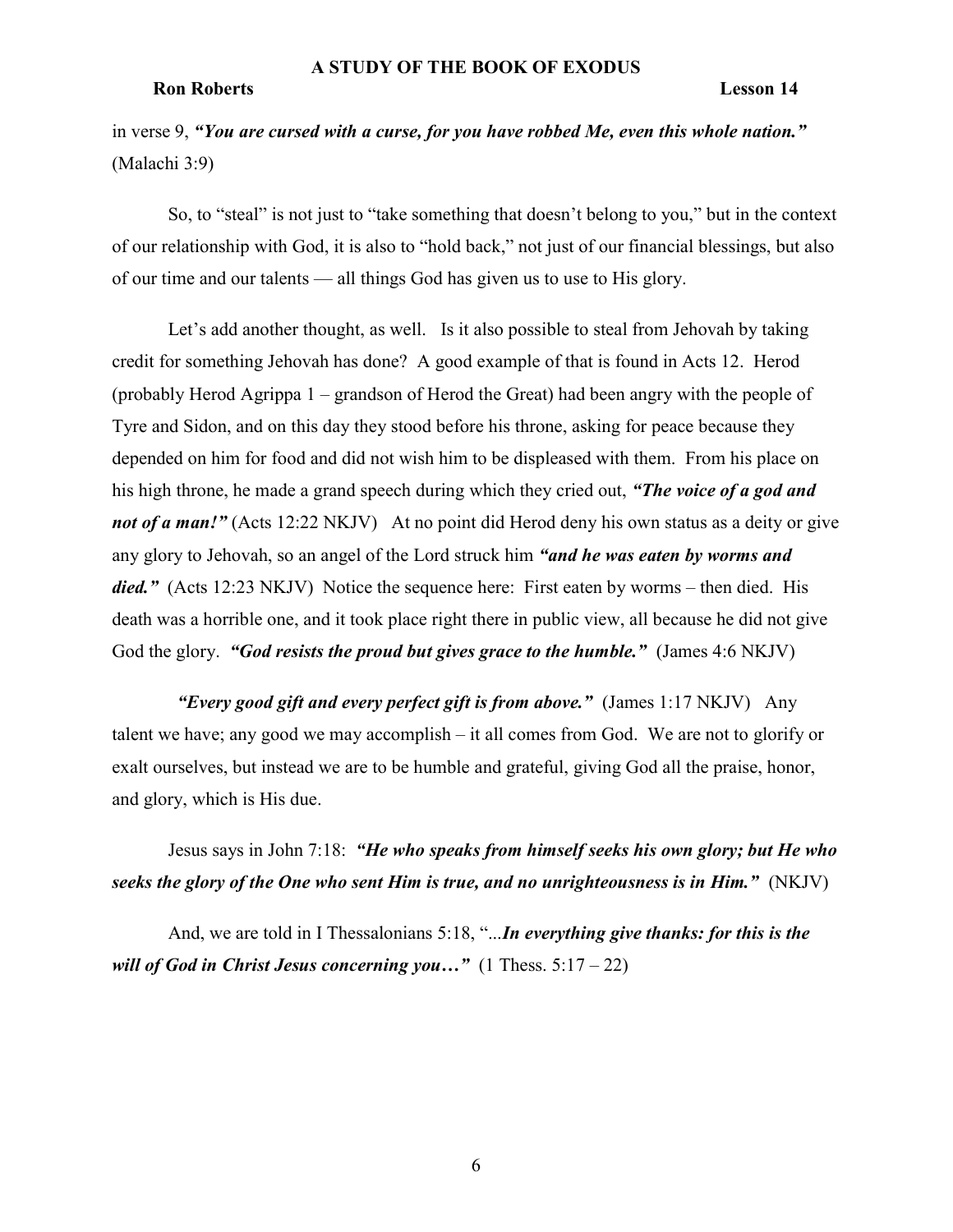# THE 9TH COMMANDMENT –

# "You shalt not bear false witness against your neighbor." (Exodus 20:16 NKJV)

To "bear false witness" is to lie about something or misrepresent the truth. In court it is called perjury. Here are a few examples from both the Old and New Testaments that speak to the importance of honesty:

> "Lying lips are an abomination to the Lord, but those who deal faithfully are His delight." (Proverbs 12:22 NKJV)

And in Proverbs 30:8 we are admonished to "Remove falsehood and lies far from me…"

"Who is the man who desires life, and loves many days, that he may see good? Keep your tongue from evil, And your lips from speaking deceit." (Psalm 34:12-13 NKJV)

"Therefore, putting away lying, let each of you speak truth with his neighbor for we are members of one another." (Ephesians 4:25 NKJV)

Most would agree that decent people tell the truth in their daily lives – it's a given. But, there is another example of "bearing false witness" that is often missed: What about misrepresenting scripture? A lack of diligent study, prayerfully and humbly seeking the truth, can cause us to become false witnesses of God's word if we rely on what we think the Scriptures say (perhaps what we "want" it to say?) instead of what it actually does say.

The very last words of our Bible warn us to always speak the truth in regard to God's word – to add to or take from is to suffer consequences. Read carefully what is said in Revelation 22:18-20: "For I testify to everyone who hears the words of the prophecy of this book: If anyone adds to these things, God will add to him the plagues that are written in this book; and if anyone takes away from the words of the book of this prophecy, God shall take away his part from the Book of Life, from the holy city, and from the things which are written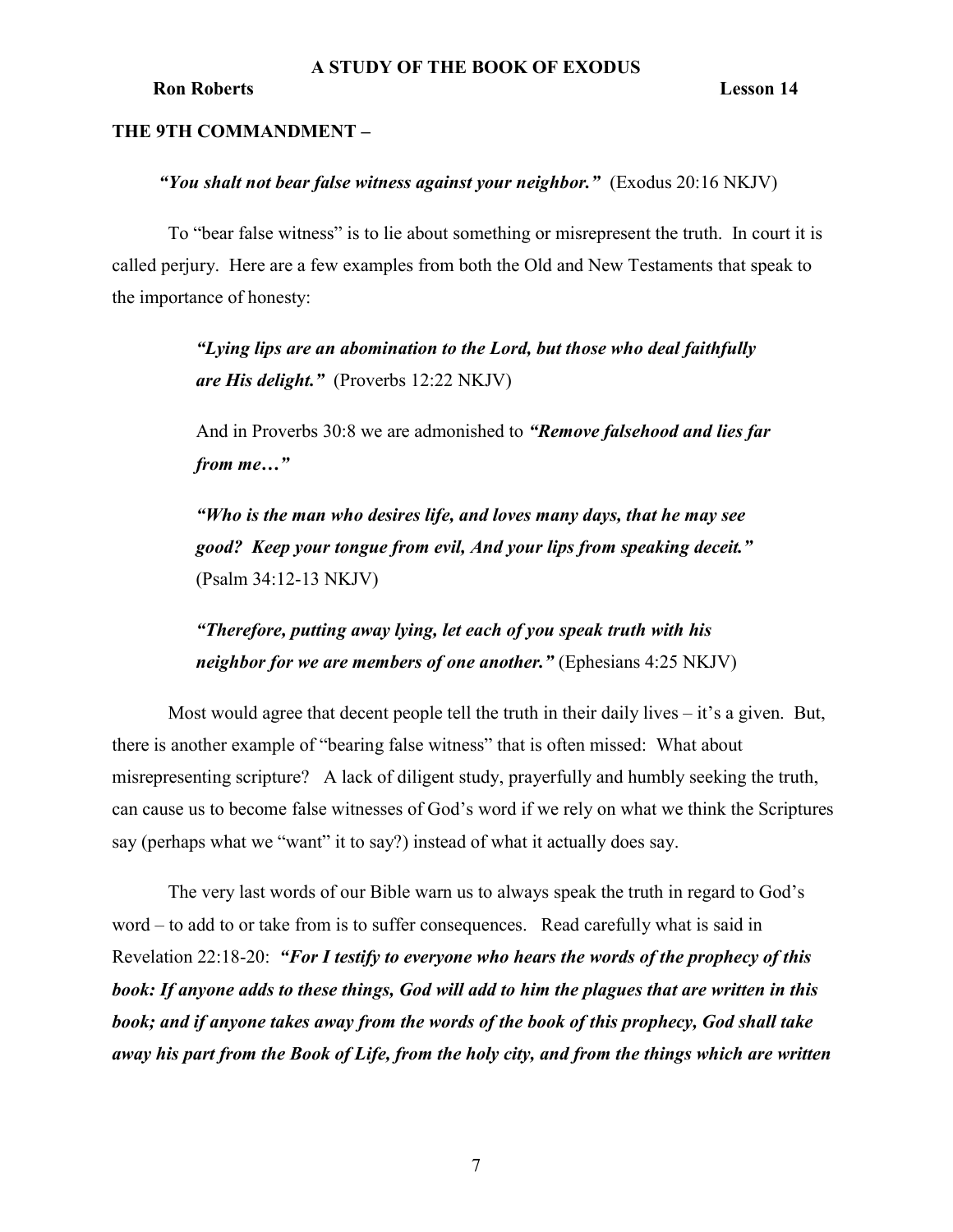in this book. He who testifies to these things says, 'Surely I am coming quickly.' Amen." (NKJV)

 To "bear false witness" is also to pretend to be something we are not. The same section of Romans 2 we referenced with the 8th Commandment (stealing) can also be applied here. "Indeed you are called a Jew, and rest on the law, and make your boast in God, and know His will, and approve the things that are excellent, being instructed out of the law, and are confident that you yourself are a guide to the blind, a light to those who are in darkness, an instructor of the foolish, a teacher of babes, having the form of knowledge and truth in the law. You, therefore, who teach another, do you not teach yourself? You who preach that a man should not steal, do you steal? You who say, "Do not commit adultery," do you commit adultery? You who abhor idols, do you rob temples? You who make your boast in the law, do you dishonor God through breaking the law?" (Romans  $2:17 - 23 \text{ NKJV}$ )

Our Savior was Himself very explicit when He addressed the compromised, selfrighteous religious leaders: "You belong to your father, the devil, and you want to carry out your father's desires. He was a murderer from the beginning, not holding to the truth, for there is no truth in him. When he lies, he speaks his native language, for he is a liar and the father of lies..." (John 8:44 KJV) To present a facade of piety, to not accept the truth of all of Jesus' teachings, to discredit those teachings we don't like or feel are "out of touch with 21st century thinking" is to belong to this same father of lies. We have to know and acknowledge the truth in order to be set free. (John 8:32). "Now by this we know that we know Him, if we keep His commandments." (1 John 2:3 NKJV)

### THE 10TH COMMANDMENT –

"You shall not covet your neighbor's house; you shall not covet your neighbor's wife, nor his male servant, nor his female servant, nor his ox, nor his donkey, nor anything *that is your neighbor's.*" (Exodus  $20:17 \text{ NKJV}$ )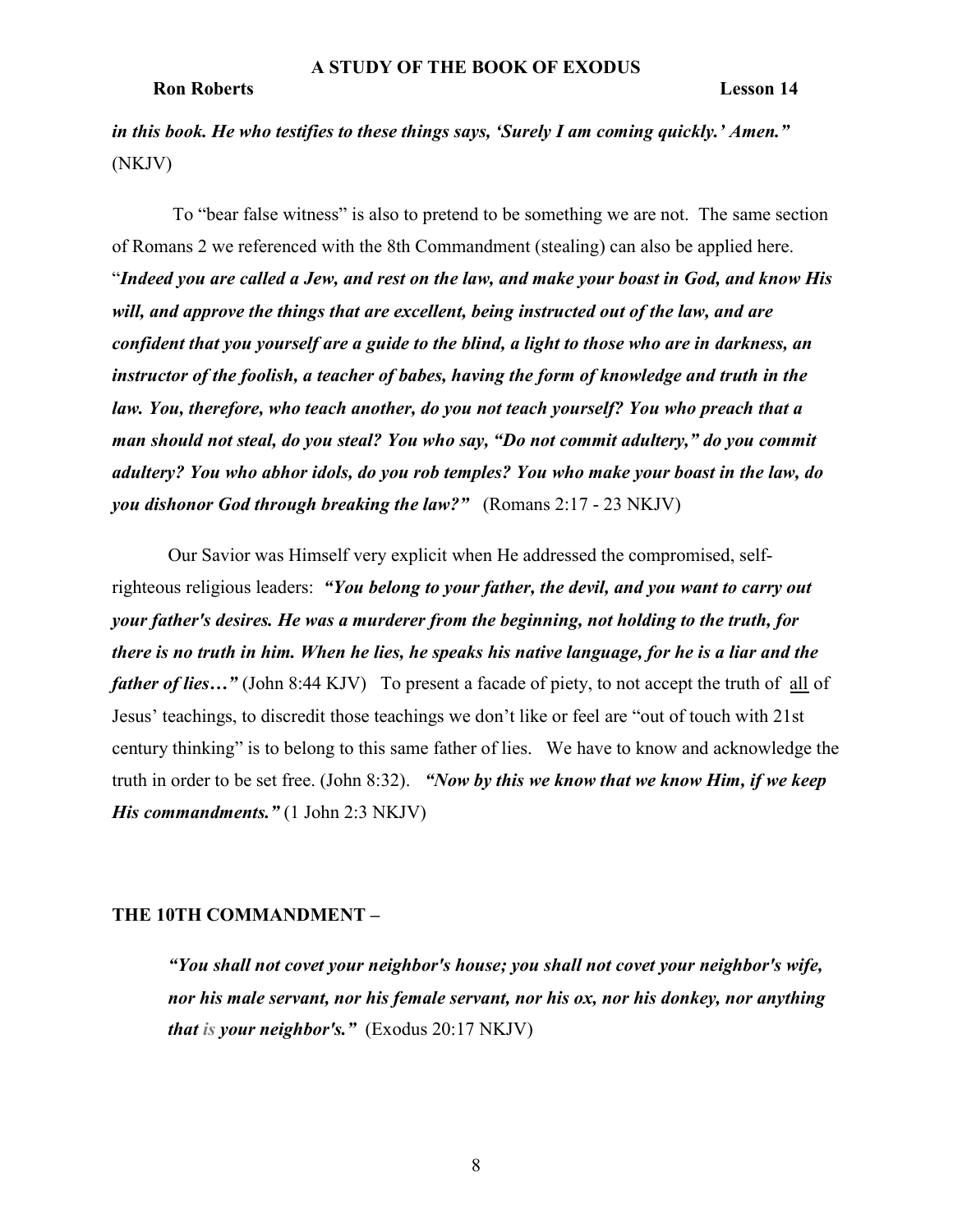## A STUDY OF THE BOOK OF EXODUS

## Ron Roberts Lesson 14

To long for (covet) the pleasures of this world is to be friends with the world – and that makes you an enemy of the Almighty Creator. (See James 4:4) Remember, anything that siphons off our wholehearted love and devotion to God breaks the first and most important commandment, "Thou shall have no other god before me."

Simply put, we are to be satisfied with what we have on this earth! We are told not to worry about material things (Matt 6:25ff) and that God will supply what we need (Phil 4:19). There is no reason to covet things…because "things" don't matter! If our relationship with God is right – we have all we need. If wealth were the key to happiness, we would never hear stories of the "Hollywood set" in therapy or drug rehab. A reliance on "things" leaves you empty and unsatisfied because you're forever pursuing what you still don't have.

The Hebrew writer tells us in 13:5: Let your conduct be without covetousness; be content with such things as you have. For He Himself has said, "I will never leave you nor forsake you." So we may boldly say: "The Lord is my helper; I will not fear. What can man do to me?" In the context of this 10th commandment we could say, "What does man have that I could possibly need?"

# LAWS ABOUT ALTARS – (Verses  $22 - 26$ )

The Ten Commandments (also known as the Decalogue) are followed by a series of laws – civil, social, and religious – occupying the remainder of Exodus 20 through chapter 23. It is generally understood that the laws contained in those chapters were received by Moses on Sinai directly after he had received the Ten Commandments. It also appears that they were immediately written and collected into a volume of its own known as "The Book of the Covenant," regarded as an especially sacred book. If it had been divided into chapters (debatable) they might have been the following:

- 3. Laws about Restitution 4. Laws about Social Justice
- 5. Laws about the Sabbath 6. Laws about Festivals